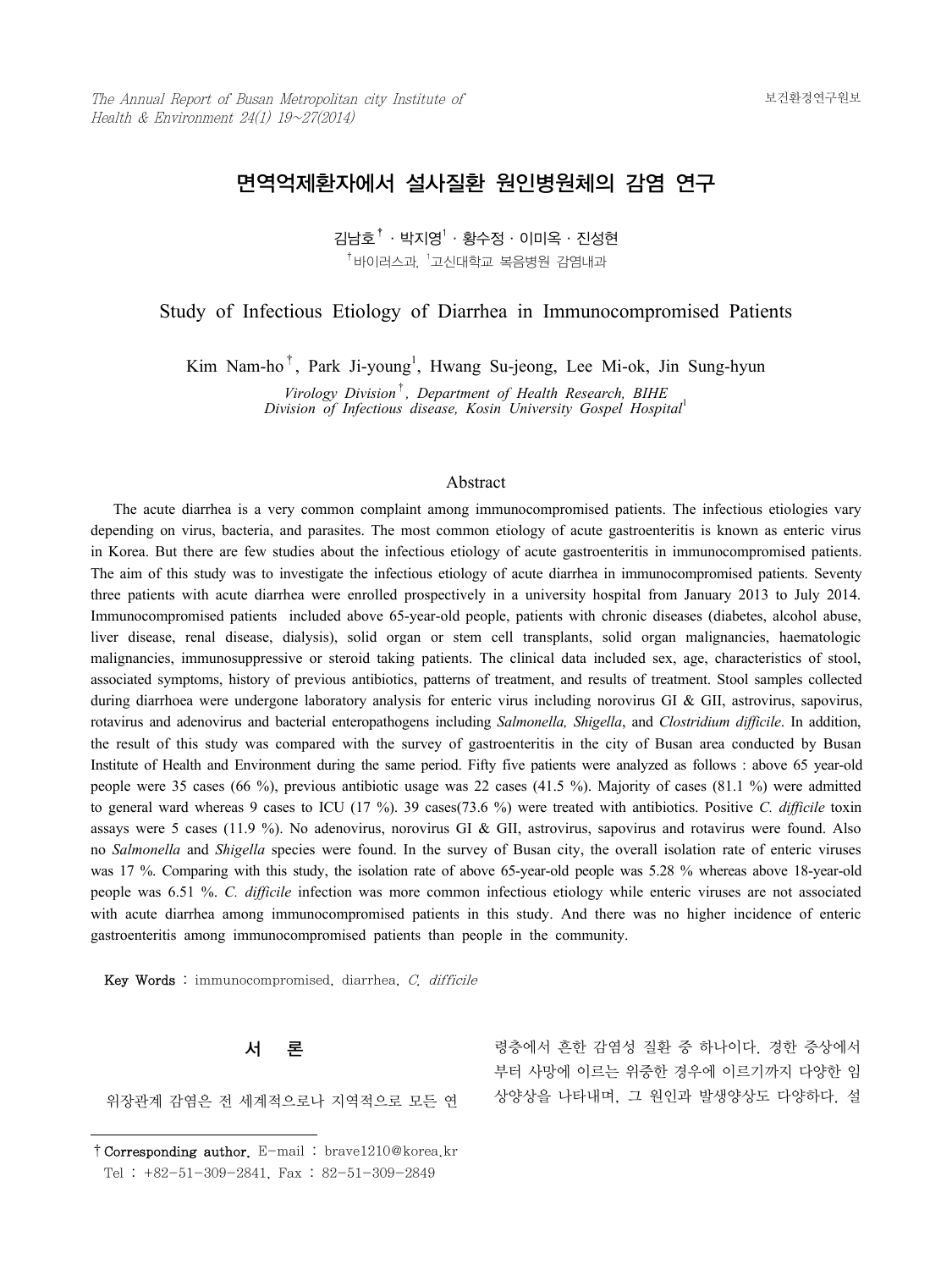사의 기간이 14일 이내 일 때 급성이라고 한다. 대표적인 급성 설사질환의 하나인 감염성 설사는 감염원에 의해 발 생하고 오심, 구토, 복통 등이 동반된다. 선진국의 경우 전체 급성 설사 질환의 30 % ~ 40 %은 바이러스가 그 원인을 차지한다. 2008년도 질병관리본부에서 발표한 급 성 설사 질환에 대한 유병률과 특성에 대한 보고에 따르 면 총 8,556건의 검체 중 가장 많은 원인이 노로바이러스 로 28.8 %였다<sup>1)</sup>. 2013년 질병관리본부에서 발표한 급성 설사질환 실험실 감시 현황을 보면 바이러스 검출률이  $29.9$  %였고, 세규 검출률은 17.62 %였다<sup>2,3)</sup>. 하지만 이 러한 연구들은 대부분 표본 감시 사업을 통한 결과로 영 ․ 유아, 어린이, 건강한 성인, 노인 등을 모두 포함하여 시 행하였다. 중증 및 심각한 사망에 이를 수 있는 면역이 저 하된 환자들에 대한 조사는 거의 드물었다. HIV감염자, 고형암, 혈액암, 골수 또는 장기이식환자, 만성질환자, 항 암치료와 면역저하제 사용 등에 의한 면역저하환자들에게 서 급성 또는 만성설사는 중요한 합병증이다 $^{4-6)}$ . 바이러 스성 설사의 합병증에는 탈수부터 투석을 요하는 급성 신 부전, 심한 영양부족, 장천공이 있으며 심한 경우 심실 부 정맥이 생길 수 있다. 면역저하자(예, 골수이식환자, 장기 이식환자, 항암치료 받은 환자)에서의 급성 설사의 특징 으로 입원을 요하는 정도의 심한 설사가 더 흔하고, 바이 러스의 배출기간도 길며, 재발할 수 있다고 알려져 있다  $^{5,7)}$ . 또한 이식환자에서의 이식거부반응이나 항암제, 면 역억제제의 부작용에 의한 설사를 발생할 수 있음에도 설 사에 대한 원인 조사는 검사 방법이 보편적이지 않아 현 재까지 제한적이었다<sup>8,9)</sup>.

 노인의 경우, 급성설사질환으로 인해 입원을 요하는 정 도의 탈수가 더 자주 발생하며 이로 인한 합병증 발생이 흔하다10). 한 보고에 의하면, 노로 바이러스로 입원한 60 세 이상의 노인에서 기저질환 동반 유무에 따라 30일 생 존률의 차이를 보였다. 또한 80세 이상 노인을 대상으로 한 환자 대조군 연구에서도 30일 생존률의 차이를 보였다 11). 앞으로 국내에 노인이 급격히 증가할 것이 예상됨에 도 노인층에 발생한 설사질환에 대한 조사는 제한적이다.

 이에 본 연구에서는 부산지역 2013년 1월부터 2014년 7월까지 급성설사질환으로 내원한 노인을 포함한 면역억 제 환자에서 설사 바이러스, 세균, C. difficile 독소 검 사를 시행하여 임상증상과 각 원인에 따른 설사의 발생률 과 이와 연관된 합병증, 사망률에 대한 조사를 하여 면역 억제환자에서 급성설사질환의 진단 및 치료, 예방에 필요 한 정보를 제공하고자 한다.

#### 재료 및 방법

# 연구대상

 2013년 1월부터 2014년 7월까지 부산 2개 3차 병원을 내원한 급성설사질환 환자 중 73명의 면역억제환자를 대 상으로 설사바이러스와 기타 세균에 대한 연구를 진행하 였다.

 대상 환자는 급성 설사 증상이 있는 만 18세 이상의 성 인으로 면역저하질환에 해당하는 환자군들이었다. 면역 저하질환은 만성질환(당뇨, 알코올남용, 만성 간질환, 만 성 신질환, 투석, 만성 심부전), HIV 감염, 고형암, 혈액 암, 1000/uL 미만의 백혈구 감소증, 면역억제제 사용(항 암제, 기타 면역억제제, 하루 프레드니솔론 15mg에 해당 하는 용량을 2주 이상 복용), 이식환자, 65세 이상 노인으 로 정하였다.

 급성 설사 증상의 정의는 14일 이내 시작한 설사로 설 사 양상은 하루 3회 이상이거나 적어도 200 g 이상의 대 변 양상으로 하였다. 다른 세균감염질환이나 기생충 또는 원충 질환이 있는 경우는 제외하였다.

 환자별 특성요인으로 연령, 성별, 만성질환(당뇨, 알코 올남용, 만성 간질환, 만성 신질환, 투석, 만성 심부전), HIV 감염, 고형암, 혈액암, 백혈구 감소증, 면역억제제 사용, 이식환자 등과 치료력을 조사하였다. 임상특징으로 주소, 설사 양상, 생체징후(혈압, 맥박, 호흡수, 체온), 식 중독 의심여부, 연관 소화기계 증상, 2주 이내 항생제 사 용력, 초기 혈액검사 및 대변내 백혈구 유무 검사를 조사 하였다. 치료결과로 입원 유무, 항생제 사용, 자연치유여 부, 사망여부를 조사하였다.

 급성 설사 원인에 대한 검사로 대변 검체를 이용한 설 사 바이러스, 세균 배양검사, C. difficile독소 검사를 시 행하였다.

 본 연구는 고신대학교 복음병원 임상윤리위원회 승인 을 받고 시행되었다(승인번호 13-036).

#### 임상증상과 통계

 면역억제환자 55명에 대하여 임상증상 등의 분석을 실 시하였다. 통계적 분석은 SPSS version 14.0(SPSS Inc., Chicago,IL, USA) 프로그램을 이용하여 분석하여 p값이 0.05 미만일 때 통계적으로 유의성을 두었다.

# 바이러스 검사

#### 1. 검체의 전처리 및 RNA 추출

 분변가검물 1g을 멸균된 9mL phosphate buffered saline (PBS, pH 7.4, Sigma, USA) 에 3~4개의 glass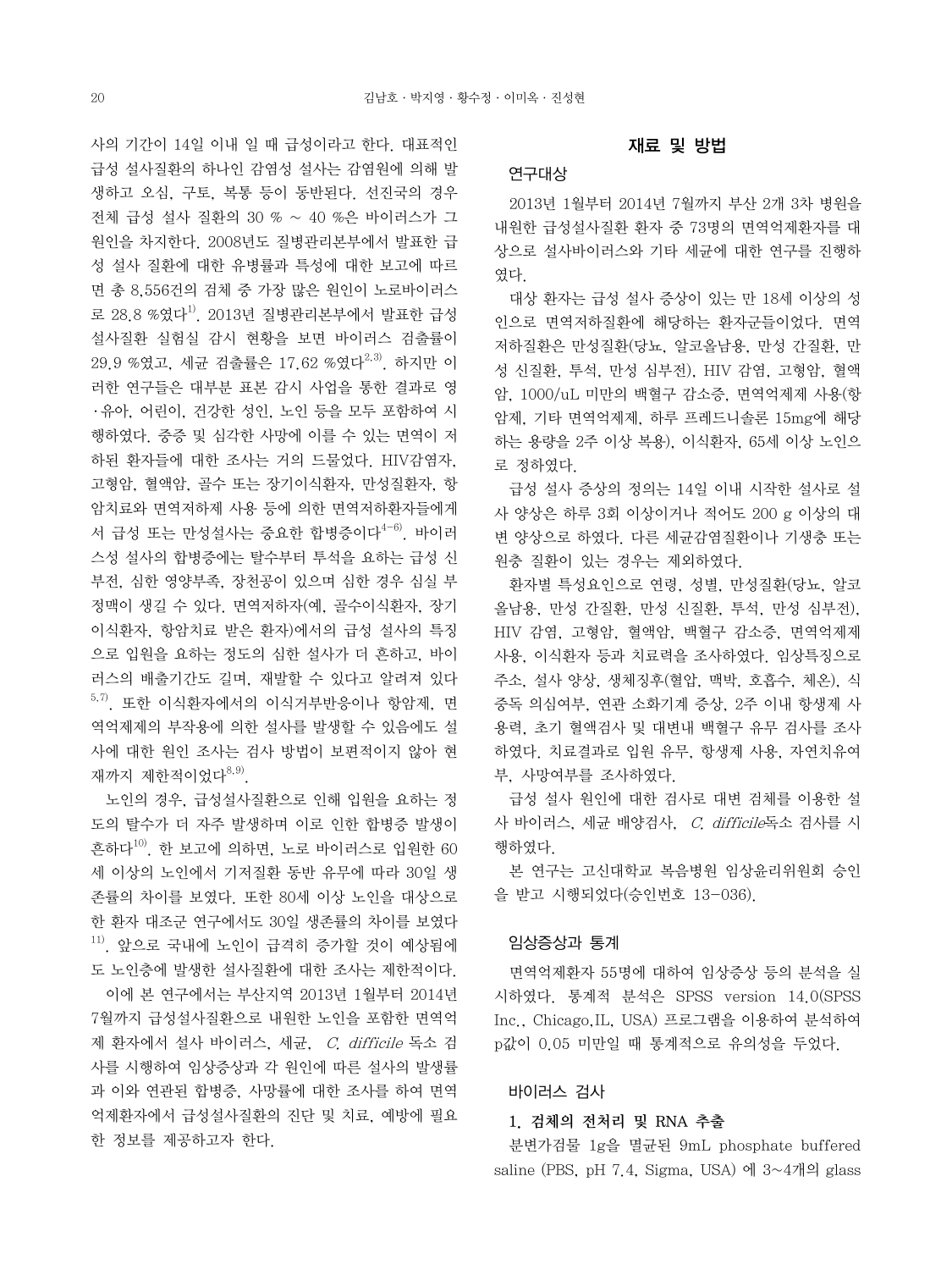beads를 넣고 진탕하여 부유된 가검물을 4 ℃에서 20분 간 3,000 rpm (UNION 32R PLUS, Hanil, Korea),으 로 원심 분리하여 상층액을 본 연구에 사용하였다. 각 검 체와 세포 배양액으로부터 RNA 추출은 viral nucleic acid extraction kit를 사용하여 추출장비인 Te-MagS (Tecan, Switzerland)에서 수행되었다. Magnetic bead 에 결합된 RNA는 diethylpyrocarbonate (DEPC)가 포 함된 증류수 130 μl에 녹여 cDNA 합성을 위한 RNA 주 형으로 사용하였다.

# 2. 유전자 검출

1) Norovirus GI & GII

 노로바이러스 유전자 검사를 위해 시판되고 있는 시약 키트를 사용하였으며(BIONEER, NOR-1111), 표 1, 표 2의 조건으로 노로바이러스 실험을 진행하였다.

### 2) Astrovirus & Sapovirus

 아스트로바이러스, 사포바이러스 유전자 검사를 위해 시판되고 있는 시약 키트를 사용하였으며 (BIONEER,K-2055-C), 표 3, 표 4의 조건으로 실험을 진행하였다.

# Table 3. RT-PCR condition for Astrovirus & Sapovirus

|                               |  | 45 °C 40 min                |          |
|-------------------------------|--|-----------------------------|----------|
|                               |  | 94 °C 15 min                |          |
| 94 $\degree$ C 30 s           |  |                             |          |
| 58 °C 30 s                    |  |                             | 35 cycle |
| $72 \text{ }^{\circ}$ C 1 min |  |                             |          |
|                               |  | $72 \text{ } \degree$ 7 min |          |
|                               |  |                             |          |

## Table 1. Primers for Norovirus GI & GII realtime RT-PCR

| Genogroup       | Primer      | Primer Sequence $(5'-3')$      | Position |
|-----------------|-------------|--------------------------------|----------|
|                 | $GI-F1M$    | CTGCCCGAATTYGTAAATGATGAT       | 5342     |
| Norovirus<br>GI | $GI - R1M$  | CCAACCCARCCATTRTACATYTG        | 5671     |
|                 | $GI-F2$     | ATGATGATGGCGTCTAAGGACGC        | 5357     |
| Norovirus       | $GII-F1M$   | GGGAGGGCGATCGCAATCT            | 5058     |
|                 | $GII - R1M$ | <b>CCRCCIGCATRICCRTTRTACAT</b> | 5401     |
| GH              | $GII-F3$    | TTGTGAATGAAGATGGCGTCGART       | 5088     |

### Table 2. Realtime RT-PCR condition for Norovirus GI & GII

| <b>STEP</b>                      | TEMTERATURE    | Running Time                      |
|----------------------------------|----------------|-----------------------------------|
| Line $1:$ Reverse Transcription  | $50 \text{ C}$ | $30 \text{ min}$                  |
| Line $2: Pre-Denaturation$       | 95 °C          | $15 \text{ min}$                  |
| Line $3:$ DE naturation          | 94 °C          | $15 \text{ sec}$                  |
| Line $4$ : Annealing & Extention | 55 °C          | 1 <sub>min</sub>                  |
| SCAN                             |                | $GI: TexasRed-BHQ$ $GII: FAM-BHQ$ |
| GOTO                             |                | Line3. 45 cycle                   |

#### Table 4. Primers for Astrovirus & Sapovirus RT-PCR

|            | Primer   | Primer Sequence $(5'-3')$   | Position      |
|------------|----------|-----------------------------|---------------|
|            | Mon269   | CAACTCAGGAAACAGGGTGT        | $4526 - 4545$ |
| Astrovirus | Mon 270  | <b>TCAGATGCATTGTCATTGGT</b> | 4955-4974     |
|            | $SV-F11$ | GCYTGGTTYATAGGTGGTAC        | 5098-5117     |
|            | $SV-RI$  | CWGGTGAMACMCCATKTCCCAT      | 5878-5857     |
| Sapovirus  | $SV-F21$ | ANTAGTGTTTGARATGGAGGG       | 5157-5177     |
|            | $SV-R2$  | GWGGGRTCAACMCCWGGTGG        | 5591-5572     |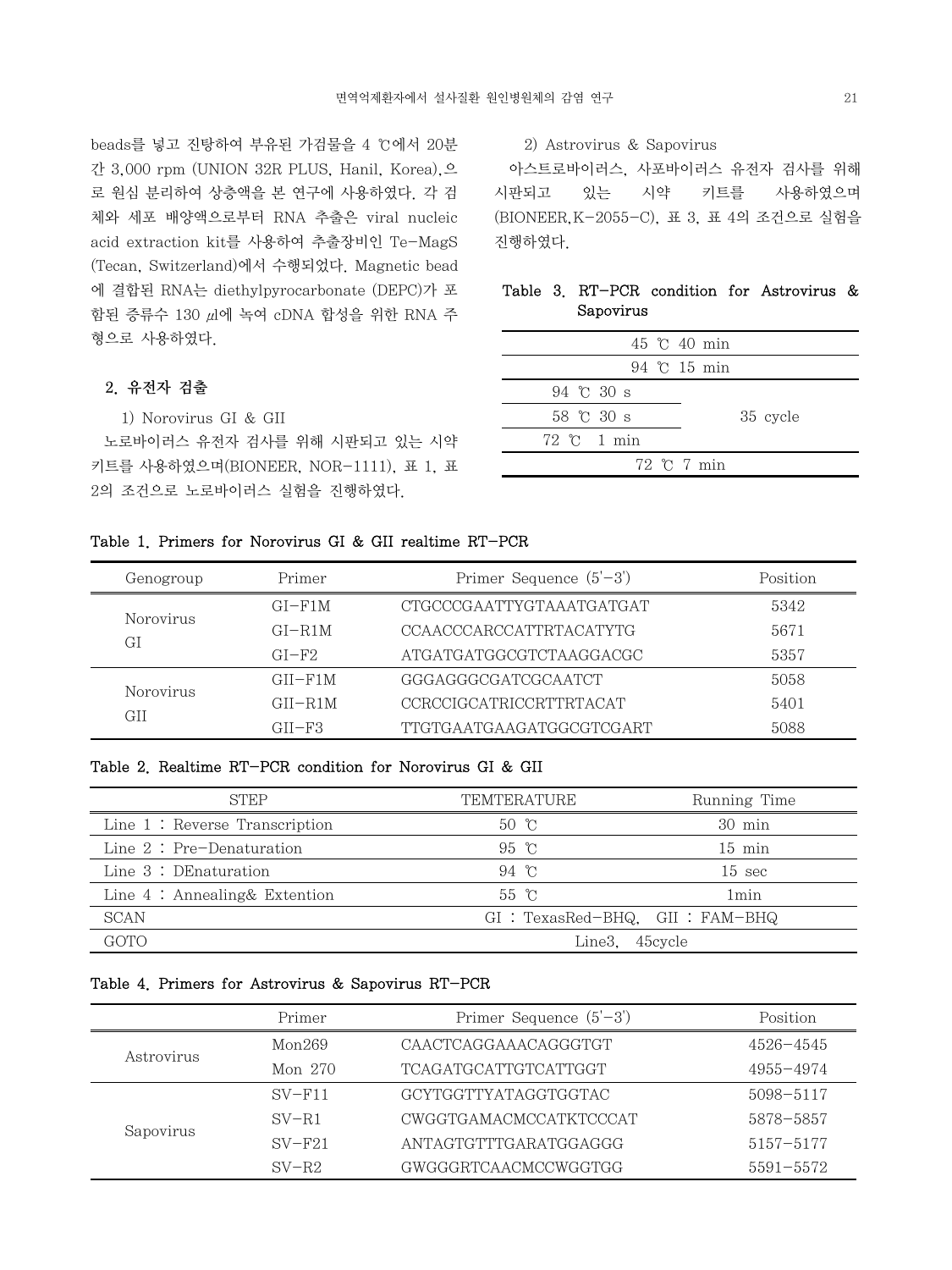3. Rotavirus group A & enteric Adenovirus 항원 검출

 로타바이러스와 아데노바이러스의 검사를 위해 시판되 고 있는 시약 키트를 사용하였으며(BIOFOCUS-11554, BIOFOCUS-116564), 아래의 순서로 실험을 진행하였다.

# 실험순서

| 분변부유액 100uL + 효소표지 항체(Conjugate)         |
|------------------------------------------|
| $100 \mu L$ (2방울)                        |
| $\downarrow$ 60 min, 37 °C               |
| 세척용 완충용액 PBS를 이용하여 6회 세척                 |
|                                          |
| 발색용 시약(Substrate) 100 μL (2방울)           |
| ↓ 어두운 곳. 실온에서 15분간                       |
| 반응                                       |
| 반응정지액(Stop soln.) 50 μL (1방울)            |
|                                          |
| 결과판독 [450 nm/630 nm (Dual wavelength)의 파 |
|                                          |

장에서 발색정도 측정]

#### 세균검사

#### 1. C. difficile 독소 검사

 Xpert C. difficile assays을 사용하여 제조회사에 제 시한 사용지침에 따라 시행하였다.

# 2. Salmonella spp., Shigella spp. 배양검사

 적당량의 검체를 취하여 10 mL의 selenite 브로스에 가한 후 35 ℃ ~ 37 ℃에서 (24 ± 2) 시간 증균 배양하 여 배양액 0.1 mL에 SS 한천배지와 MacConkey 한천배 지에 접종하여 35 ℃ ~ 37 ℃에서 (24 ± 2) 시간 배양 후 집락을 확인하였다.

### 결과 및 고찰

#### 대상 환자의 특성

 2013년 1월부터 2014년 7월까지 총 73명의 환자 중 포함기준에 해당되지 않은 18명의 환자를 제외한 총 55 명의 환자를 분석하였다. 남자는 19명(34.5 %)이었고, 여자는 36명 (65.5 %)였다.

면역억제환자는 다음과 같았다. 65세 이상 환자는 36

명(65.5 %)였다. 당뇨질환 환자 17명(30.9 %), 만성간질 환 및 알콜의존증 환자 2명(3.6 %), 만성심질환 환자 17 명(30.9 %), 만성신질환 환자 7명(12.7 %), 투석환자 14 명(25.5 %), 고형장기이식환자 8명(15.1 %), 고형암 환 자 15명(27.3 %), 혈액암환자 3명(5.5 %), 백혈구 감소 증 환자 7명(12.7%), 면역억제제 복용 환자 5명(9.1%), 스테로이드 복용환자 8명(14.5 %), 소화기계 구조 이상 을 가진 환자 2명(3.6 %)였다.

 기저 질환이 없는 환자가 8명(14.5 %)였고, 한 가지 질 환을 가지는 환자 16명(29.1 %), 두 가지 질환을 가지는 환자 19명(34.5 %), 세 가지 질환을 가지는 환자가 12명 (21.8 %)였다.(Table 5)

### 임상양상과 치료 결과

 식중독이 의심되는 경우는 6건(10.9 %), 식중독으로 의심되지 않는 경우가 39건(70.9 %), 확인할 수 없는 경 우가 10건(18.2 %)이였다. 이들 중 내원전 항생제를 사용 한 병력이 있는 경우가 22건(40 %)였고, 사용하지 않은 경우가 33건(60 %)였다. 설사 형태는 대부분 수양성(35 명, 63.6 %)이였으며 무른변이 20명(36.4 %)였고 대변 횟수는 대부분은 3회 미만이었다.

 동반 증상은 복통 16명(30.2 %), 오심 14명(26.4 %), 구토 6명(11.3 %), 소변양 감소 4명(7.5 %)였다. 이전 항 생제 사용력이 22명(41.5 %)였다.

 입원 형태를 보면, 44명(80 %)이 일반병동으로 입원하 였고, 9명(16.4 %)이 중환자실로 입원하였고, 2명(3.6%) 만 외래로 방문하였다. 보존적 치료로만 회복한 경우는 14명(25.5 %)였고, 항생제 투여가 필요한 경우가 41명 (74.5 %)였다. 사망한 경우나 재발한 경우는 없었다.

#### 설사원인 병원체 분석

 연구 기간 동안 설사원인 바이러스는 검출되지 않았으 며, Salmonella spp. 및 Shigella spp.는 검출되지 않았 다. C. difficile 독소 양성은 6명(10.9 %) 이였다. C. difficile 환자군과 비환자군과의 비교해보면, 임상증상 중 체온과 혈중 크레아티닌 수치가 통계학적으로 유의한 차이를 보였으나, 38도 이상의 발열이 아니므로 체온의 차이가 없고, 또한 만성신질환과 투석환자들이 포함되어 있어 임상적으로 의미 있는 차이로 볼 수 없다. 그 외 나 이, 기저질환, 임상양상, 치료형태에 따른 통계학적으로 유의한 차이는 없었다.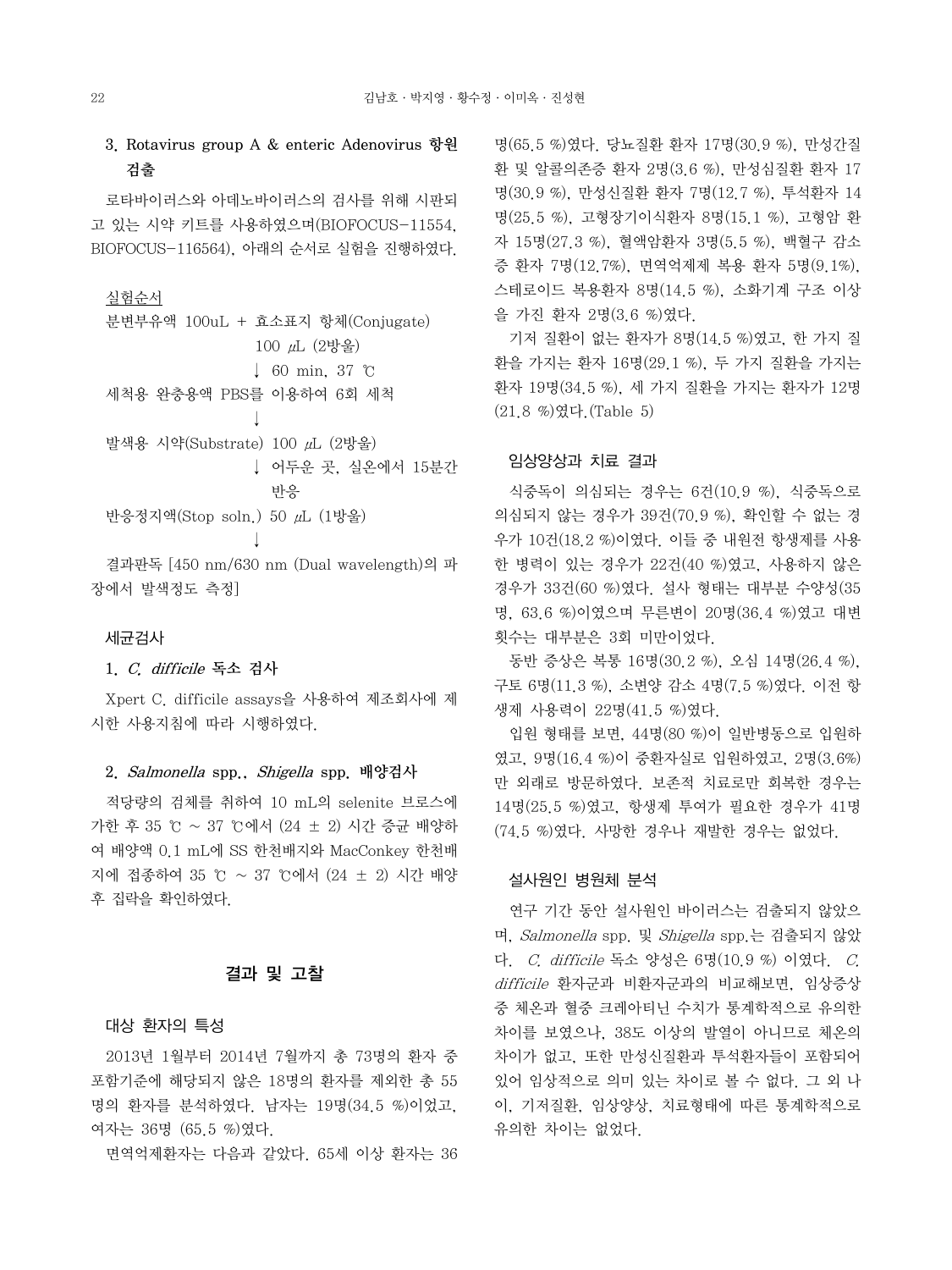|                              | Patients group<br>for $C$ , difficile $(n=6)$ | Non-Patients group<br>for C. difficile<br>$(n=38)$ |
|------------------------------|-----------------------------------------------|----------------------------------------------------|
| Age                          | 67.17 $\pm$ 11.77                             | 68.18 $\pm$ 10.53                                  |
| Underlying disease           |                                               |                                                    |
| $\geq 65$                    | 3                                             | 16                                                 |
| Diabetes                     | 1                                             | 16                                                 |
| Drinking                     | $\overline{O}$                                | $\mathbf{1}$                                       |
| Chronic hepatic disease      | 0                                             | 1                                                  |
| Chronic kidney failure       | 1                                             | $6\phantom{.}6$                                    |
| Kidney dialysis              | $\mathbf{2}$                                  | 12                                                 |
| Chronic cardiac disorder     | $\mathbf{1}$                                  | 16                                                 |
| Solid organ transplant       | 3                                             | 12                                                 |
| Haematological cancer        | 1                                             | $\overline{2}$                                     |
| Leukemia                     | 3                                             | $\overline{4}$                                     |
| Using immunosuppressive drug | $\overline{2}$                                | $\,3$                                              |
| Using Steroids               | $\mathbf{1}$                                  | $\!\!7$                                            |
| Digestive system disorder    | $\overline{0}$                                | $\overline{2}$                                     |
| No. of underlying disease    | $2.0 \pm 0.89$                                | $1.8 \pm 0.88$                                     |
| Clinical Features            |                                               |                                                    |
| Feces condition              |                                               |                                                    |
| Semi-solid                   | $\mathbf 5$                                   | 30                                                 |
| Watery                       | $\mathbf{1}$                                  | 19                                                 |
| No. of Feces                 | $7.17 \pm 2.71$                               | 4.37 $\pm$ 3.24                                    |
| Temperature                  | $36.43 \pm 0.10$                              | $37.05 \pm 0.80$                                   |
| Abdominal pain               | $\boldsymbol{3}$                              | 15                                                 |
| Vomit                        | 3                                             | 11                                                 |
| Nausea                       | 1                                             | 5                                                  |
| Decrease of urin             | 1                                             | 3                                                  |
| Antibiotics history          | 3                                             | 19                                                 |
| Leukocyte count in feces     | $\overline{0}$                                | 10                                                 |
| Leukocyte in blood $(\mu L)$ | $7400,00 \pm 6255,10$                         | $10157.11 \pm 6533.69$                             |
| $CRP$ (mg/dL)                | $9.70 \pm 13.40$                              | 6.96 $\pm$ 7.44                                    |
| BUN (mg/dL)                  | $25.45 \pm 16.26$                             | $32.87 \pm 20.84$                                  |
| Creatinine $(mg/dL)$         | $1.21 \pm 0.81$                               | $2.61 \pm 2.50$                                    |
| Treatment Result             |                                               |                                                    |
| Hospitalization type         |                                               |                                                    |
| Outpatient clinic            | $\boldsymbol{0}$                              | $\sqrt{2}$                                         |
| General ward                 | 5                                             | 39                                                 |
| Intensive care unit          | 1                                             | 8                                                  |
| Antibiotics treatment        | 5                                             | 36                                                 |

# Table 5. Comparison of patients group and non-patients group for  $C$ , difficile

A value of  $p\langle 0.05$  was regarded as statistically significant, most results are more than 0.05 in this study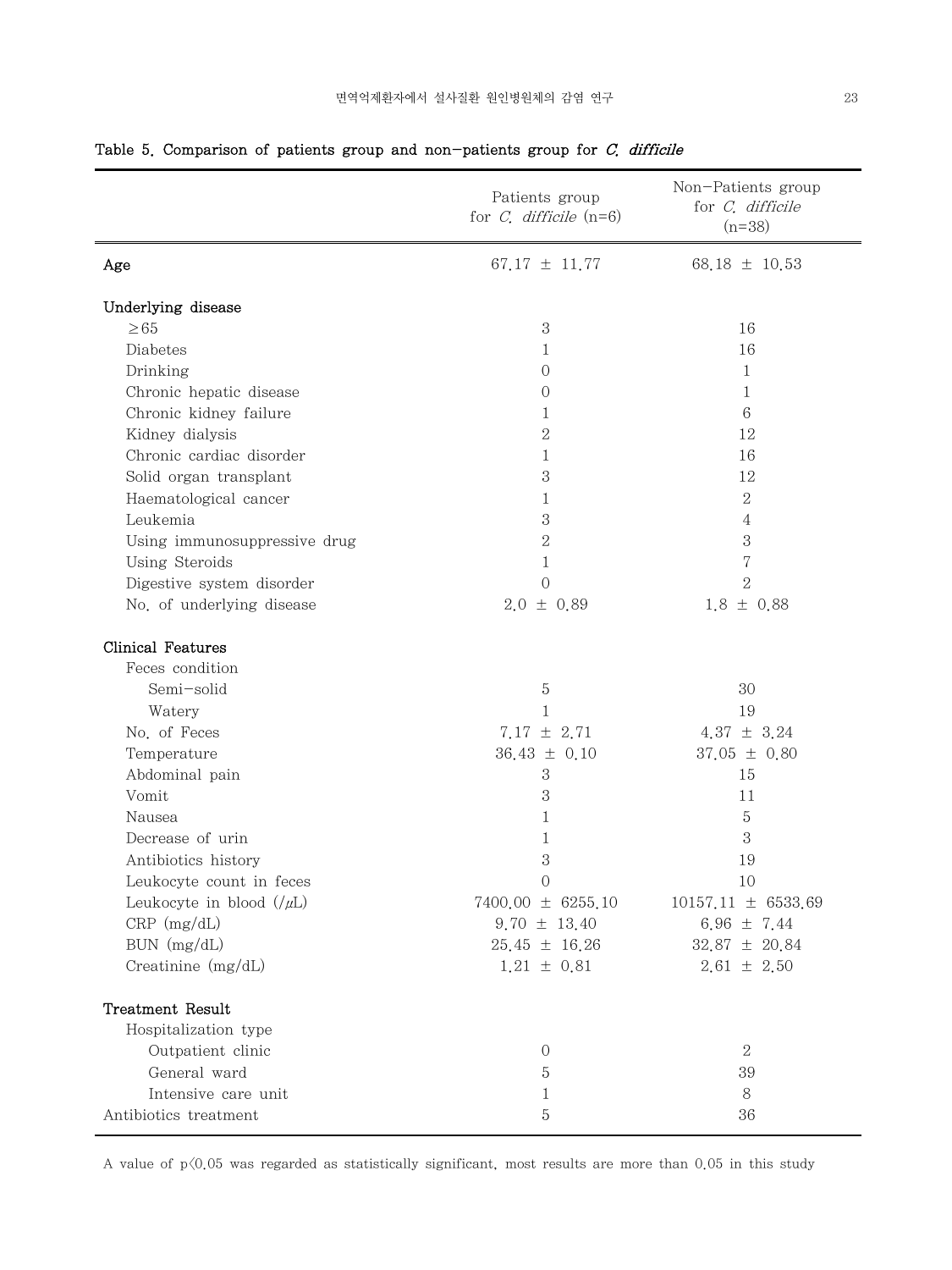# 동기간 동일 지역사회에서의 설사 바이러스 표본 감 시사업 결과와 비교

 같은 기간 동안인 2013년 1월부터 2014년 7월까지 우 리원에서 실시한『급성설사질환 실험실 표본감시시업』 에서는 총 1,639명을 대상으로 설사 바이러스 검사를 한 결과, 총 249명(15.2 %)이 설사원인병원체 양성이었다. 바이러스 별로 보면, 노로바이러스 GI 23건(1.4 %), 노로 바이러스 GII 84건(5.1 %), A형 로타바이러스 99건(6 %), 아데노바이러스 15건(0.9 %), 아스트로바이러스 25 건(1.5 %), 사포바이러스 12건(0.7 %)였다. 이 중 18세 이상 65세 미만 성인은 총 398명이었고 21명(6.51 %)이 양성이었고, 65세 이상 성인은 총 614명이었고 40명 (5.28 %)에서 양성이었다.(Table 6)

# 고 찰

 감염성 설사질환의 발생에 관여하는 인자는 여러 인자 들이 관여된다. 보건위생 수준, 생활양식, 음식물 섭취방

법, 해외유입 등의 역학적 인자들과 위산, 장운동, 정상 장관총의 변화, 전신적 또는 국소 면역반응, 유전인자 등 의 숙주인자들이 관여 된다 $^{12}$ . 본 연구는 이러한 인자들 중 면역억제환자들을 대상으로 감염성 설사의 원인을 조 사하고자 하였다.

 본 연구의 결과에서는 설사 바이러스와 세균은 검출되 지 않았다. 통계학적 유의성은 없으나 C. difficile 독소 검출률이 6건, 10.6 %으로 유일하게 확인된 원인병원체였다.

 C. difficile 연관 장염(C. difficile-associated disease, CDAD)은 이미 존재해 있거나 새로 획득된 C. difficile가 과도하게 증식하여 장점막을 손상시킴으로써 설사가 발생한다. CDAD는 전체 항생제관련 설사의 20 % ~30 %, 항생제 관련 결장염의 50 % ~ 70 %, 항생제 관련 거짓막 결장염의 90 %이상에서 원인으로 알려져 있 다13). 미국 등에서 1990년대까지 인구 100,000명 당 30 명 ~ 40명 정도의 발병률을 보였으나, 2000년대 들어 발 병률이 2배 ~ 3배로 급격하게 증가하였다. 최근에는 전

|  |  |  | Table 6. Comparison of this study and surveillance of acute diarrhea in BIHE |  |  |  |
|--|--|--|------------------------------------------------------------------------------|--|--|--|
|  |  |  |                                                                              |  |  |  |

|                                  | This study<br>Surveillance of acute diarrhea in BIHE |                      |              |                       |                |              |               |
|----------------------------------|------------------------------------------------------|----------------------|--------------|-----------------------|----------------|--------------|---------------|
|                                  | $\langle 65$                                         | $\geq 65$            | $\langle 18$ | $18\langle n \geq 65$ | $\geq 65$      | Total        | Total         |
|                                  | $(n=19)$                                             | $(n=36)$             | $(n=627)$    | $(n=398)$ 명           | $(n=614)$      | $(n=1639)$   | $(n=1694)$    |
| Norocirus GI                     | $\Omega$                                             | $\Omega$             | 10           | 8                     | 6              | 23           | 23            |
|                                  | (0, 9)                                               | (0, 9)               | (1,6,%)      | (2.0, 0)              | (1.0, 0)       | $(1, 4, \%)$ | $(1.4 \%)$    |
| Norovirus GII                    | $\bigcap$                                            | $\bigcap$            | 71           | 9                     | $\overline{4}$ | 84           | 84            |
|                                  | (0, 0)                                               | (0, 9)               | (11.3 %)     | $(2.3 \%)$            | $(0.7 \, \%)$  | $(5.1 \%)$   | $(5.0 \, \%)$ |
| Rotavirus                        | $\Omega$                                             | $\overline{0}$       | 83           | 12                    | $\overline{4}$ | 99           | 99            |
| Group A                          | (0, 9)                                               | (0, 0)               | (13.2 %)     | $(3.0 \%)$            | $(0.7 \, \%)$  | $(6 \, \% )$ | $(5.8 \%)$    |
| Enteric                          | $\bigcap$                                            | $\bigcap$            | 10           | 5                     | $\mathbf{1}$   | 15           | 15            |
| Adenovirus                       | (0, 9)                                               | (0, 9)               | $(1.6 \%)$   | $(1.3 \, \%)$         | $(0.2 \, \%)$  | (0.9, 9)     | (0.9, 9)      |
| Astrovirus                       | $\bigcap$                                            | $\bigcap$            | 16           | $\overline{4}$        | 5              | 25           | 25            |
|                                  | (0, 9)                                               | (0, 9)               | $(2.6 \%)$   | $(1.0 \, \%)$         | (0.8, %)       | $(1.5 \%)$   | $(1.5 \%)$    |
| Sapovirus                        | $\bigcap$                                            | $\overline{0}$       | 5            | $\overline{5}$        | $\overline{2}$ | 12           | 12            |
|                                  | (0, 9)                                               | (0, 9)               | $(0.8, 0\%)$ | (1,3,%)               | (0.3, 0)       | (0.7, 0)     | $(0.7 \, \%)$ |
| No. of virus                     | $\bigcap$                                            | $\bigcap$            | 180          | 40                    | 22             | 242          | 242           |
|                                  | (0, 0)                                               | (0, 0)               | (11.0 %)     | $(2.4 \%)$            | (1,3,%)        | $(14.8\%)$   | $(14.3\%)$    |
| C. difficile                     | 3<br>(5,5, 9)                                        | 3<br>$(5, 5\%)$      |              |                       |                |              |               |
| Salmonella spp.<br>Shigella spp. | $\Omega$<br>(0, 9)                                   | $\sqrt{a}$<br>(0, 9) |              |                       |                |              |               |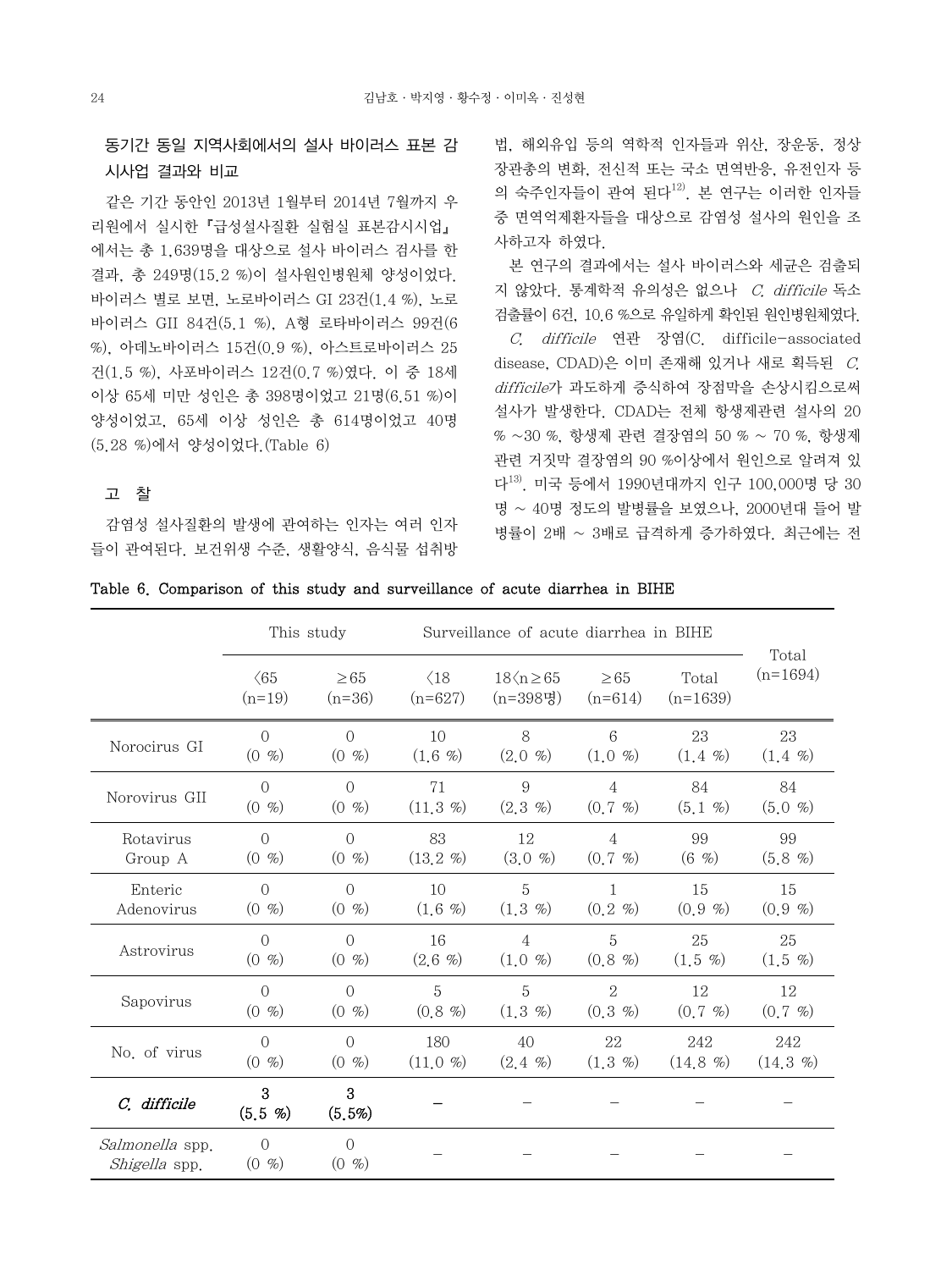격 결장염으로 진행해 사망에 이르는 고병독성 균주 유행 이 미국, 캐나다, 유럽 등지에서 산발적인 유행이 보고되 기 시작하였고, 국내에서도 NAP1/027주가 보고된 바 있 다14). 국내 CDAD 연구에서도 병원감염 뿐만 아니라 지 역사회에서 CDAD가 발생하고 있고 중증 임상경과를 나 타낼 수 있음이 보고되는 등 CDAD의 역학이 변화하고 있 어 이에 대한 연구와 대책이 필요한 실정이다<sup>15)</sup>.

 CDAD의 위험인자는 노인(특히 65세 이상에서 45-64 세 보다 5배 이상 더 많이 발생), 장기 입원, 최근 항생제 혹은 양성자 펌프 억제제 사용병력, 항암치료 혹은 이식 등을 시행한 면역저하환자, 위장관 수술환자 등이다<sup>16)</sup>. 이 등이 150명의 항생제관련 설사 환자의 위험인자를 분 석한 결과 노인(70세 이상), 장기입원에서 거짓막 결장염 발생이 많았다17).

 본 연구에서도 통계학적 유의한 결과는 아니지만, C. difficile 환자군들이 65세 이상 노인, 장기이식환자나 항 암제나 면역억제제로 인한 백혈구 감소증 환자 등인 점은 선행연구에서 보고된 위험요인들과 같았다.

 65세 이상의 노인이 증가하고 또한 요양시설이나 입원 하는 노인 수가 증가하고 있고, 설사환자군에서도 노인이 차지하는 비율이 높은 점을 비교한다면, 앞으로 설사질환 의 원인 병원체 검사들 중 C. difficile에 대한 검사를 고 려할 수 있다.

 본 연구에서는 설사 바이러스나 세균 등이 검출되지 않 거나 다른 세균성 설사 질환이 의심되지 않았는데, 이러 한 결과는 이전 동일 지역의 바이러스성 및 세균성, 원충 성 설사질환 실험실 감시사업에서 보고된 검출율보다 낮 았다.

 부산시 보건환경연구원에서 수행한 [급성설사질환 실 험실 감시사업] 자료를 보면, 바이러스성 설사질환 실험 실 감시사업에서 2011년 24.6 %, 2012년 25.7 %, 2013 년 17.0 %였고, 로타바이러스 7.5 %, 노로바이러스 6.9 %, 아데노바이러스 1.1 %, 아스트로바이러스 1.0 %, 사 포바이러스 0.5 %였다 $^{18}$ . 세균성 설사질환 실험실 감시 사업에서는 2013년 6종의 세균(pathogenic E. coli, Salmonella spp., Shigella spp., Staphylcoccus aureus, Vibrio parahaemolyticus, Campylobacter  $spp$ .)에 대한 검사한 결과 13.8 %의 검출률을 보였다<sup>19)</sup>.

 노인들은 나이가 듦에 따른 면역 반응, 위장관의 기능 의 변화, 면역억제제나 제산제의 사용, 동반질환 등의 영 향으로 위장관 감염에 대한 감수성이 높아질 수 있다<sup>20)</sup>. 이러한 감염성 설사에 대해 감수성이 높음에도 65세 이 상 노인군에서 감염성 설사의 발생률, 위험인자, 임상 결 과 등에 대해서 잘 알려져 있지 않다.

 본 연구에서는 65세 이상 노인이 65.5 %이었으나, 이 는 본 연구기관에 내원환 환자군들이 대부분 기저질환으 로 만성질환이나 암질환 등을 갖고 있는 환자특성에 의한 것으로 생각된다. 반면, 같은 기간 동안 부산시 보건환경 연구원에서 수행한 [급성설사질환 실험실 감시사업]에서 65세 이상의 노인의 비율을 보면, 37.5 %정도였고, 이는 소아군의 비율이 38.3 %와 비교할 때, 발생률은 비슷하 였다. 그러나 18세 이상 64세 미만 성인의 비율인 24.3 %과 비교하면 발생률은 높았다. Kirk 등은 65세 이상 노 인군에서 발생률은 0.33건/매년(95 % CI 0.74 ~ 1.15) 으로 20세 ~ 64세 성인군의 발생률(0.95건/매년)에 비 해 낮았고 임상 증상면에서도 복통, 발열, 근육통이 낮은 반면, 통계학적 유의성은 없었으나 입원률은 높았다고 보 고하였다21). 반면 Colford 등이 발표한 논문을 보면, 55 세 이상의 성인의 발병률은 1.69건 ~ 2.83건/년으로 보 고하였다22). 따라서 정의에 따른 영향을 받기 때문에 나 라마다, 연구마다 그 결과가 다르고, 좀 더 표준화된 기준 으로 여러 나라를 대상으로 한 연구가 필요하다<sup>21)</sup>.

 본 연구에서는 설사 원인 바이러스가 검출되지 않았으 나, 부산시 보건환경연구원에서 수행한 [급성설사질환 실 험실 감시사업]의 결과에서, 65세 이상 노인군과 18세 이 상 64세 성인군을 비교하면, 설사(위장관 감염) 의심 환 자수는 65세 이상 노인군이 높으나, 설사 바이러스 검출 율은 65세 이상 노인군이 1.3 %으로 18세 미만 소아군과 성인군보다 가장 낮았다. 본 결과에서는 그외 다른 원인 균에 대한 조사 결과는 제시되어 있지 않는 한계점이 있 으나, 설사 바이러스의 유병률이 65세 이상 노인군에서 낮다는 것은 위장관 감염에 감수성이 높은 반면 설사 바 이러스 감염에 대한 감수성이 낮다는 것을 알 수 있다.

 대부분의 설사 바이러스에 대한 연구들의 특징들을 살 펴보면, 지역사회를 대상으로 한 경우에는 산발적 발생이 있을 수 있으나, 대부분 요양시설이나 병원 입원 기간 중 산발적 발생보다 유행을 통한 전파에 의한 보고들이다  $23,24$ ). 본 연구 기간 동안 병원 내 나 지역사회에서 설사 바이러스 유행이 없었기 때문에 설사 바이러스 검출율이 낮았다고 생각된다.

 본 연구에서 면역억제질환이 있는 환자군들에서는 설 사 바이러스가 검출되지 않았으나, 기존 연구들을 보면 가장 많이 보고된 설사 바이러스는 노로바이러스이다  $4,7-11,25$ ). 이와 연관되어 노로바이러스와 면역억제환자의 임상적 특징들이 알려져 있다. 노로바이러스로 입원한 60 세 이상의 노인에서 기저질환 동반 유무에 따라 30일 생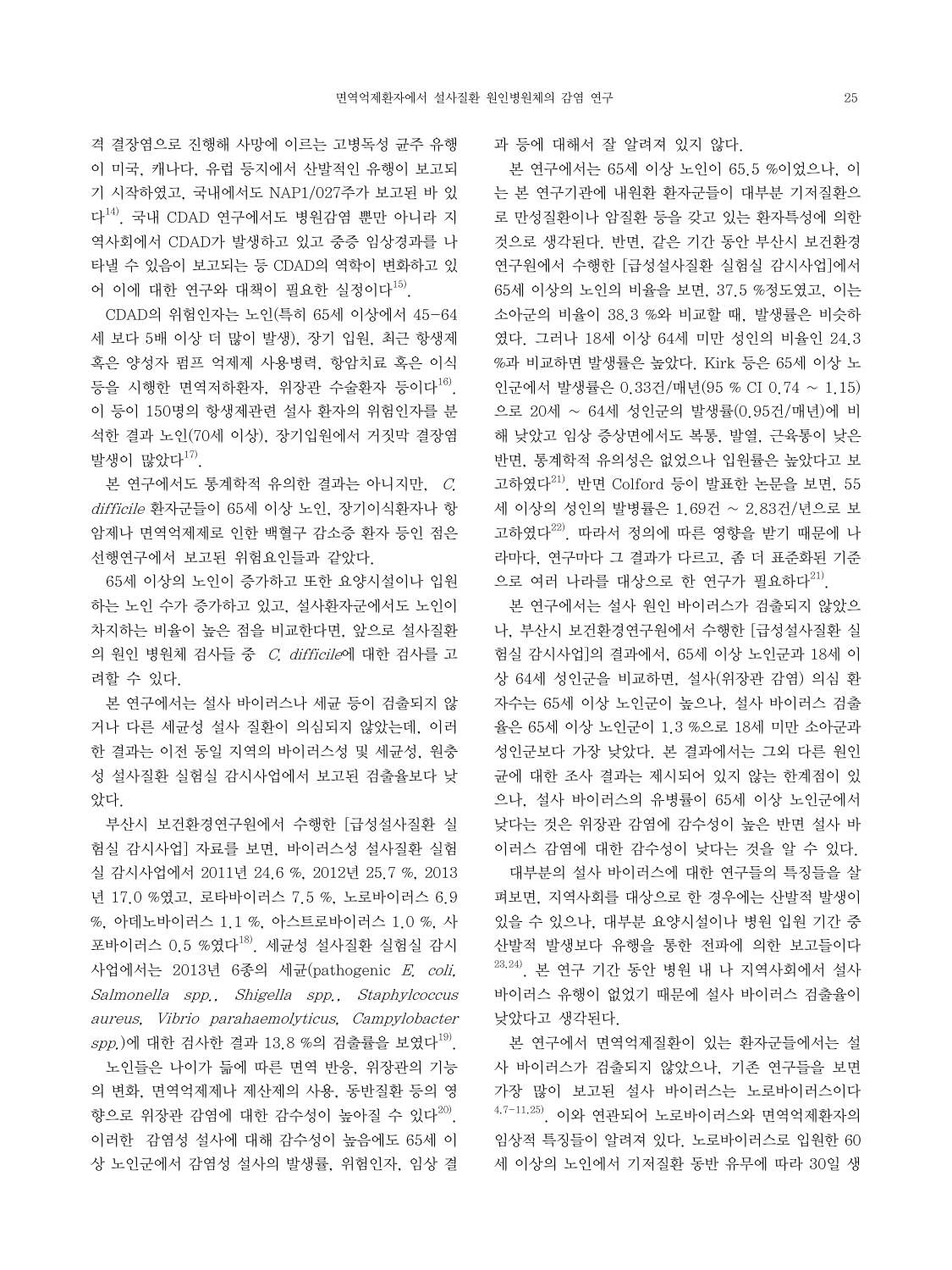존률의 차이(89.5 % vs 94.7 %)를 보였다<sup>11)</sup>. 또한 80세 이상 matched-control study에서도 30일 생존율의 차 이 $(81.2\%$  vs  $91.4\%$ 를 보였다<sup>11)</sup>. 이식화자의 경우 이 식시기에 따라 설사의 원인이 다른데 $^{26}$ , 감염성 원인의 경우 보고마다 차이가 있으나, 2002년 보고된 연구에 따 르면, 로타바이러스가 12 %, 아데노바이러스가 5 % 정도 차지하였다. 1994년 보고된 연구에 따르면, 아스트로바 이러스, 아데노바이러스가 13 % 정도를 차지하였다. 반 면 항암치료 후 발생한 설사의 원인 중 설사 바이러스에 대한 보고는 제한적이었다 $^{6}$ . 이는 본 연구결과와 같이 설 사 바이러스는 검출되지 않았고, 병원 내 감염과 관련성 이 높은 C. difficile 독소만 검출되었다.

 본 연구에서 나타난 치료 결과를 보면, 외래 방문을 통 한 치료는 2건이었고 대부분 입원을 하였으며, 이 중 9명 (16.4 %)가 중환자실로 입원을 요하는 심각한 상태였다. 또한 대부분 41명(74.5 %)에서 항생제 치료가 요하는 경 우였다. 대부분 감염성 설사 환자들이 외래나 응급실을 방문하여 보존적 치료를 요한다고 알려져 있는데 반해 기 존 연구들과 같이 면역억제환자들에서의 치료형태는 초기 발병 시 심각한 경우가 많고 경험적 항생제 사용의 빈도 가 높은 것을 알 수 있다. 그러나 본 연구에서 사망률은 0 %로 초기에 적절한 치료가 제공된다면 사망률을 줄일 수 있다고 사료된다.

 결과적으로, 본 연구에서 나타난 바이러스성이나 세균 성 설사질환이 없다는 것은 건강한 성인에서와 같이 철저 한 개인 위생관리 및 환경 위생관리에 유의한다면 유병률 을 줄일 수 있고 면역억제상태가 설사 바이러스나 세균에 더 취약하지 않다고 생각된다. 하지만, 제한된 환자수에 의한 분석이므로 더 많은 환자를 대상으로 분석할 필요가 있다. 앞으로 표본감시 사업에 CDAD에 대한 고려와 가 능하다면 표본감시 대상자의 임상적 특징을 조사한다면 지역사회에 유익한 질병정보를 제공하리라 기대한다.

# 요 약

 본 조사에서는 면역억제 환자들에, 설사 질환의 원인 병원체를 조사하여 적절한 치료 계획을 세우고 이를 위한 예방대책을 세우기 위한 기초 자료를 제공하고자 하였다. 본 조사에서는 동일 기간 동안 부산시 보건환경연구원 에서 실시한 바이러스성 설사질환 표본감시 자료와 비교 하여 면역억제환자에서 바이러스성 설사 질환 및 세균성 설사 질환은 없었다. 기저 질환에 따른 치료 및 병원 방문 등과 연관된 C. difficile에 의한 원인이 통계적으로 유의 하지 않았으나 가장 흔한 설사 원인이었다. 그러나 C. difficile 감염과 관련된 통계적으로 유의한 요인은 없었 다.

 바이러스성 설사 및 세균성 설사에 대한 예방 대책은 일반인에서와 같은 철저한 개인 위생관리 및 환경 위생관 리에 유의해야 한다. 하지만 C. difficile이 가장 흔한 원 인이라는 점은 면역억제환자에서의 설사 원인 접근과 관 리 및 예방은 병원 내에서의 설사 원인 병원체의 전파에 주의해야 하며, C. difficile 감염과 연관되어 있다고 알 려진 항생제 사용, 장기간 병원 입원 및 치료 등에 대한 주의가 필요하다.

 면역억제환자에서 설사질환을 치료함에 있어 자연 치 유된 경우는 20.8 %정도였으며, 1명을 제외한 대상 환자 의 98.1 %가 입원하였고, 이중 9명(17 %)이 중환자실에 입원하였다. 또한 설사질환에서 원인질환이 확인되지 않 았음에도 대부분에서 경험적 치료로 항생제를 사용하고 있었다(73.6 %). 치료결과는 사망률은 0 %로, 적절한 치 료가 된다면 면역억제환자에서 설사질환으로 인한 사망률 을 줄일 수 있다. 본 조사는 제한된 환자 수에 의한 분석 이므로 더 많은 환자를 대상으로 분석할 필요가 있다.

감사의 글

본 연구는 2013년부터 2014년까지 고신대학교복음병원 감염내과 박지영 교수님의 협조로 수행되었으며 이에 진 심으로 감사드립니다.

#### 참고문헌

- 1. Korea Centers for Disease Control and Prevention, "The analysis on the prevalence status and characteristics of bacterial pathogens causing acute diarrhea in Korea, 2007" Public Health Wkly Rep. 1:pp.116 $\sim$ 22(2008).
- 2. 질병관리본부, "바이러스성 급성감염증 병원체 감시정 보", 2013년 52주차(2013).
- 3. 질병관리본부, "세균성 급성감염증 병원체 감시정보", 2013년 52주차(2013).
- 4. HL Koo and HL DuPont, "Noroviruses as a potential cause of protracted and lethal disease in immunocompromised patients", Clin Infect Dis,  $49(7)$ :pp.1069~71(2009).